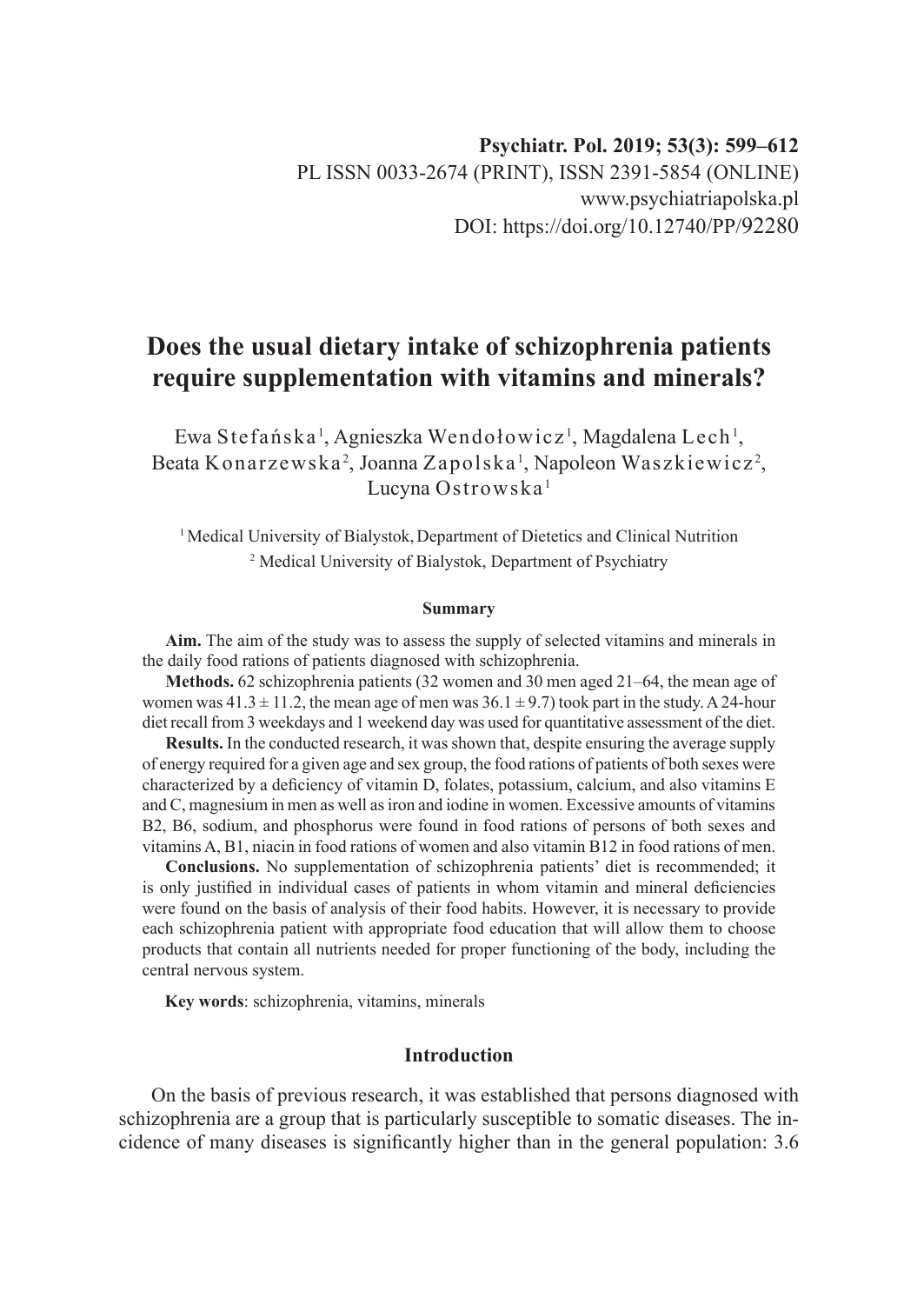times higher in the case of cardiovascular diseases, 1.5–3.5 times higher in the case of diabetes, 2.6 times higher in the case of hypothyroidism, 4 times higher in the case of electrolyte disorders [1, 2]. Poor condition of schizophrenia patients' health results from their inappropriate lifestyle which is characterized by insufficient physical activity, smoking, failure to comply with hygiene rules, abuse of psychoactive substances (drugs, alcohol) and improper diet. Changes in nutritional behavior, which are often related to changes in the appetite, nutritional preferences, including the consumption of specific groups of products and dishes and the excessive use of products without significant nutritional value, are more frequent in schizophrenia patients [3–5]. Although the eating habits of patients are not proper, they differ as regards the type of selected products and deficiencies of individual nutrients; these differences can also be gender-related [6]. Persons diagnosed with schizophrenia often choose high-calorie, processed foods with a high content of simple sugars and saturated fatty acids, and poor in fresh fruits and vegetables, food sources of vitamins and minerals necessary for the functioning of the body. Their diet is characterized by deficiencies of docosahexaenoic acid (DHA) and group B vitamins [5–7]. Such a diet has a negative effect on the functioning of the central nervous system, as it increases the oxidative stress and reduces the plasticity of synapses [8, 9].

The aim of the study was to assess the supply of selected vitamins and minerals in the daily food rations of men and women diagnosed with schizophrenia and to show that nutritional treatment in this group of patients should take into account individual deficiencies and excessive amounts in the consumption of the aforementioned nutrients.

#### **Material**

The study involved a group of 62 people (32 women and 30 men aged 21–64, the mean age of women was  $41.3 \pm 11.2$  and the mean age of men was  $36.1 \pm 9.7$ ) from January to May 2016 (ambulatory patients under the supervision of the Mental Health Outpatient Clinic) (Table 1). The group included patients diagnosed with schizophrenia (according to the ICD-10 criteria) [10]. The patients had been receiving atypical or typical antipsychotic agents for at least a year before their inclusion in the study and they were psychiatrically stable. In the group of female schizophrenia patients, 47% received 1 antipsychotic, 53% – 2 or 3 antipsychotics at the same time. In the group of men,  $36\%$  received 1 antipsychotic,  $64\% - 2$  or 3 antipsychotics at the same time. Olanzapine, risperidone, haloperidol, and clozapine were used the most often. Persons abusing psychoactive substances (however, nicotine addicts and abusers of caffeine are not excluded), diagnosed with other mental illnesses, cognitive disorders and nutritional disorders were excluded from the study. The patients who took part in the study were informed about the purpose and methodology of the conducted research. Each patient expressed his/her written consent to participate in the study. This research was approved by the local Bioethical Committee (Approval No. R-I-002/370/2014).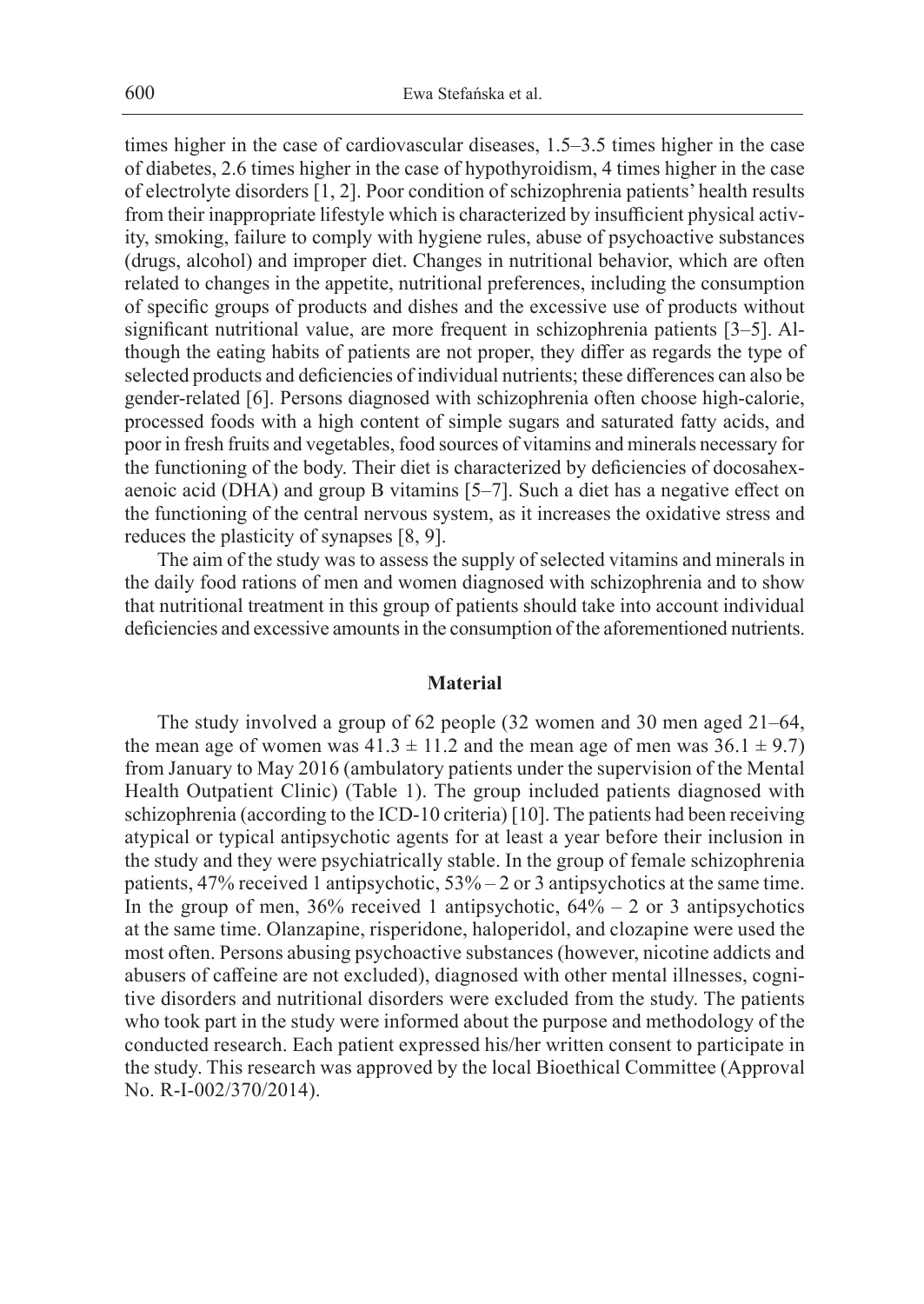|                          | Women             | Men             |  |  |
|--------------------------|-------------------|-----------------|--|--|
| Variables                | $n = 32$          | $n = 30$        |  |  |
|                          | $X \pm SD$        | $X \pm SD$      |  |  |
| Age (years)              | $41.3 \pm 11.2$   | $36.1 \pm 9.7$  |  |  |
| Body weight (kg)         | $74.2 \pm 18.2^*$ | $92.0 \pm 19.2$ |  |  |
| Height (cm)              | $163.4 \pm 4.0*$  | $181.4 \pm 6.2$ |  |  |
| BMI (kg/m <sup>2</sup> ) | $27.2 \pm 4.0$    | $28.0 \pm 5.0$  |  |  |
| Place of residence, n(%) |                   |                 |  |  |
| Urban                    | 27(84)            | 21(70)          |  |  |
| Rural                    | 5(16)             | 9(30)           |  |  |
| Marital status, $n\%$    |                   |                 |  |  |
| Married                  | 7(22)             | 9(30)           |  |  |
| Single                   | 25(78)            | 21(70)          |  |  |
| Education, n (%)         |                   |                 |  |  |
| Primary/Vocational       | 10(31)            | 11(37)          |  |  |
| Secondary                | 14(44)            | 15(50)          |  |  |
| University               | 8(25)             | 4(13)           |  |  |

Table 1. **Study groups characteristics**

n – number of respondents;  $X \pm SD$  – arithmetic mean  $\pm$  standard deviation

 $* p < 0.05$  – critical value of the test comparing the studied groups

#### **Method**

A questionnaire developed at the Department of Dietetics and Clinical Nutrition, Medical University of Bialystok was used for collecting demographic data. A 24-hour diet recall from 3 weekdays and 1 weekend day was used in the quantitative assessment (in total, 128 menus in the group of women and 120 in the group of men), and next, the obtained results were averaged in accordance with the adopted recommendations [11]. Patients did not additionally take vitamin-mineral supplements. The computer program Diet 5.0 developed by the Food and Nutrition Institute in Warsaw was used to calculate the nutritional value of daily food rations, taking into account nutrient losses during culinary processing.

Nutritional standards for the Polish population established at the level of Recommended Dietary Allowances were used for the assessment of compliance of the consumption of nutrients with the recommended dietary allowances or adequate intake [11]. The consumption of nutrients at the level of RDA  $\pm$  10% (or AI  $\pm$  10%) of the nutritional standards was regarded as appropriate. The final results were collected in the form of the arithmetic mean, standard deviation and percentage calculations. Statistical analysis of the obtained results was performed using the Statistica 12 program from StatSoft (using the  $\chi^2$  test and the Mann-Whitney *U* test).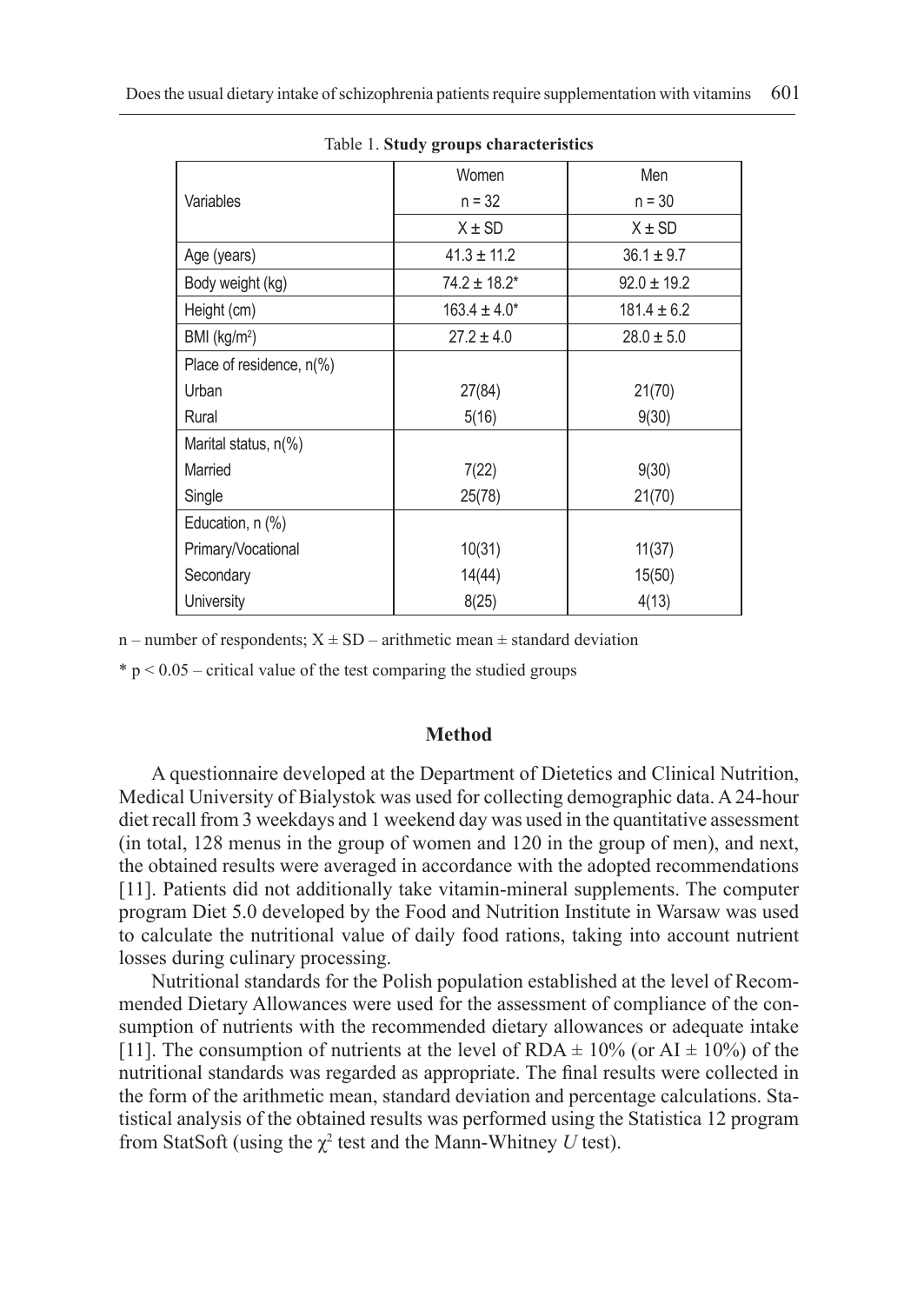#### **Results**

Demographic characteristics of patients taking part in the study are presented in Table 1. The majority of tested patients (84% of women and 70% of men) lived in cities, were single (78% of women and 70% of men), with secondary education (44% of women and 50% of men). The schizophrenia onset age was  $30.1 \pm 8.7$  in the group of women and  $23.3 \pm 7.0$  in the group of men; the duration of the illness was on average 10.4  $\pm$  8.1 in the group of women and 9.5  $\pm$  7.9 in the group of men. In addition, 50% of the tested patients from both groups had the BMI value  $\geq 25 \text{ kg/m}^2$ , which indicates excessive body weight. In the conducted research, it was shown that the average energy value of the women's daily food rations was  $1,924 \pm 573$  kcal (104%) of the daily demand) and for men it was  $2,324 \pm 569$  kcal (95% of the norm). At the same time, it was observed that 28% of the women's food rations was characterized by too low energy value, 36% of the rations provided an energy value consistent with the demand, and the same percentage of the rations was characterized by an energy value higher than required for a given age and sex group. In the case of men, it was observed that 36% of food rations was characterized by a lower value and 36% by a value equal to the recommendations, 28% of the rations provided energy values higher than the recommended ones.

| <b>Vitamins</b>                 | Women $n = 32$    |                   | Men $n = 30$     |                   |
|---------------------------------|-------------------|-------------------|------------------|-------------------|
|                                 | $X \pm SD$        | % of the norm     | $X \pm SD$       | $%$ of the norm   |
| Vitamin A (µg)                  | $869.2 \pm 569.0$ | 124 (RDA)         | $909.4 \pm 436$  | 101 (RDA)         |
| Vitamin D (µg)                  | $2.4 \pm 1.9$     | 48 (AI)           | $3.1 \pm 1.9$    | 62 (AI)           |
| Vitamin E (mg)                  | $8.0 \pm 5.9$     | 100 (Al)          | $6.8 \pm 4.1$    | 68 (AI)           |
| Vitamin C (mg)                  | $69.0 \pm 57.9$   | 92 (RDA)          | $53.2 \pm 48$    | 59 (RDA)          |
| Vitamin B <sub>1</sub> (mg)     | $1.3 \pm 0.5$     | 118 (RDA)         | $1.4 \pm 0.6$    | 108 (RDA)         |
| Vitamin B <sub>2</sub> (mg)     | $1.3 \pm 0.4$     | 118 (RDA)         | $1.6 \pm 0.5$    | 123 (RDA)         |
| Vitamin $B_{\epsilon}$ (mg)     | $1.8 + 0.7$       | 138 (RDA)         | $1.8 \pm 0.7$    | 138 (RDA)         |
| Vitamin $B_{12}$                | $2.2 \pm 0.8$     | 92 (RDA)          | $2.8 \pm 1.4$    | 117 (RDA)         |
| $(\mu g)$                       |                   |                   |                  |                   |
| Folates $(\mu q)$               | $230.5 \pm 91.0$  | 58 (RDA)          | $235.2 \pm 76.7$ | 59 (RDA)          |
| Niacin (mg)                     | $17.7 \pm 13.2$   | 126 (RDA)         | $17.0 \pm 5.8$   | 106 (RDA)         |
| Eicosapentaenoic acid<br>EPA(g) | $0.01 \pm 0.03$   | 16 (AI) (EPA+DHA) | $0.03 \pm 0.001$ | 28 (AI) (EPA+DHA) |
| Docosahexaenoic acid<br>DHA(g)  | $0.03 \pm 0.05$   |                   | $0.04 \pm 0.05$  |                   |

Table 2. **Mean content of selected vitamins as well as EPA and DHA in daily food rations of the study patients**

n – number of respondents;  $X \pm SD$  – arithmetic mean  $\pm$  standard deviation; RDA – Recommended Dietary Allowances; AI – Adequate Intake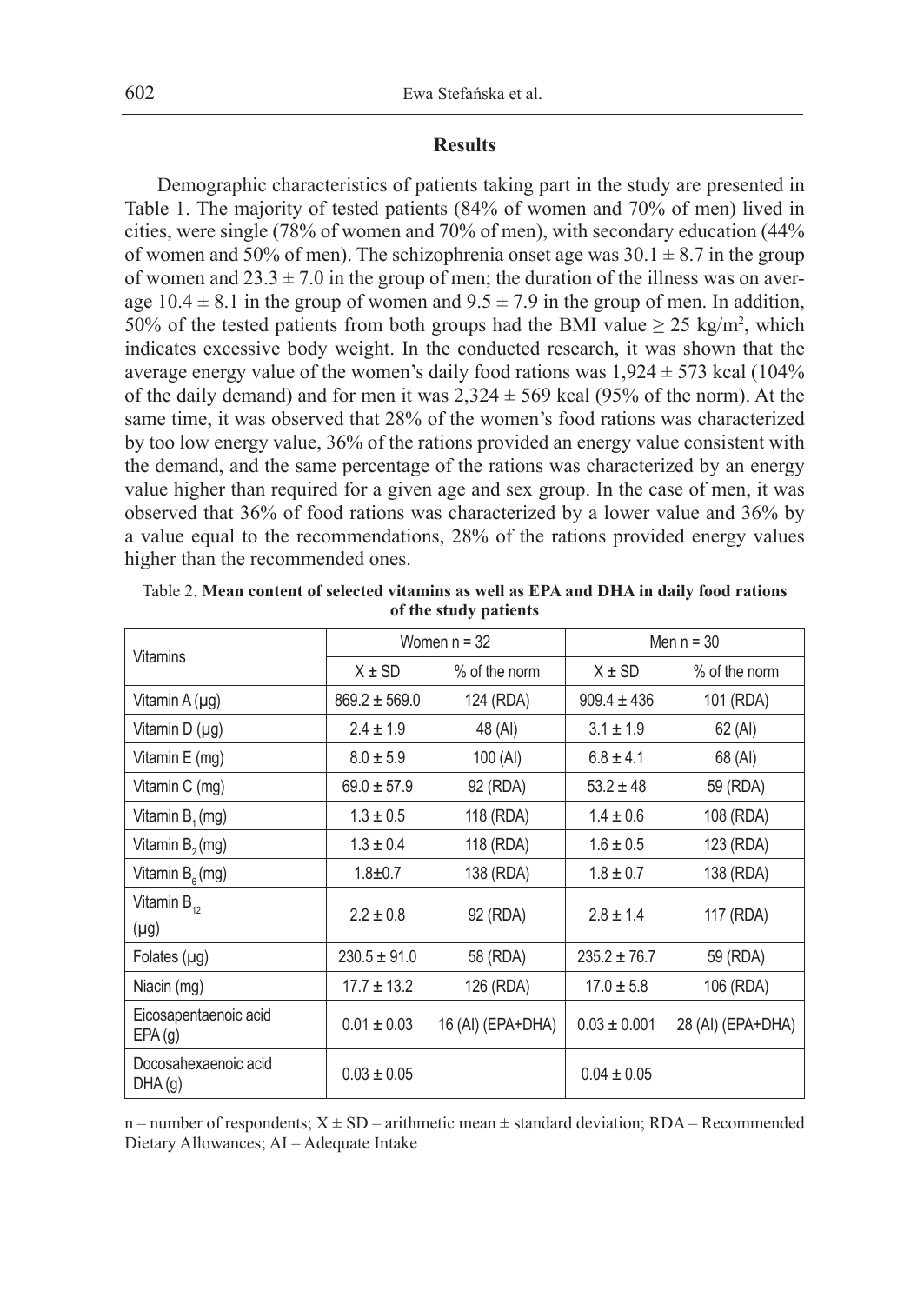Table 2 presents the mean content of vitamins assessed in the daily food rations of the tested patients. In the ordinary diet of women suffering from schizophrenia, deficiencies of vitamin D and folic acid were observed (the quantities of these vitamins were below the recommended values in over 80% of the women's menus). An excessive supply was found for vitamins  $A$ ,  $B_1$ ,  $B_2$ ,  $B_6$ , niacin. Moreover, with the average consumption for a given group of selected vitamins, nearly 40% of menus provided too little vitamin A, approx. 20% of menus – too little vitamins  $B_1$  and  $B_2$ , and 47% of menus contained too little niacin. The average supply of vitamins E,  $C, B<sub>12</sub>$  was consistent with recommendations. For men, significant deficiencies of vitamins D, E, C and folic acid were observed (the amounts of these vitamins were too low in approx. 70% of food rations). Excessive amount of vitamins  $B_2$ ,  $B_6$  and  $B_{12}$  were supplied. Vitamins A,  $B_1$  and niacin were supplied in accordance with the recommendations for the entire group (however, despite the average consumption consistent with the recommendations, the menus of 50% of men provided too little vitamin A, 25% of the menus provided too little vitamin  $B_1$ , and 12% too little niacin) (Table 3).

| Vitamins      | % of rations | Women          | Men   |
|---------------|--------------|----------------|-------|
| Vitamin A     | below norm   | 37             | 50    |
|               | within norm  | 17             | 12    |
|               | above norm   | 46             | 38    |
|               | below norm   | 83             | 67    |
| Vitamin D     | within norm  | 10             | 21    |
|               | above norm   | $\overline{7}$ | 12    |
| Vitamin E     | below norm   | 57             | 71    |
|               | within norm  | 13             | 25    |
|               | above norm   | 30             | 4     |
| Vitamin C     | below norm   | 50             | 79    |
|               | within norm  | 20             | 12    |
|               | above norm   | 30             | $9\,$ |
| Vitamin $B_1$ | below norm   | 23             | 25    |
|               | within norm  | 37             | 33    |
|               | above norm   | 40             | 42    |
| Vitamin $B_2$ | below norm   | 20             | 25    |
|               | within norm  | 20             | 21    |
|               | above norm   | 60             | 54    |

Table 3. **Distribution of food rations of the study patients according to the implementation of the standards for selected vitamins and polyunsaturated fatty acids**

*table continued on the next page*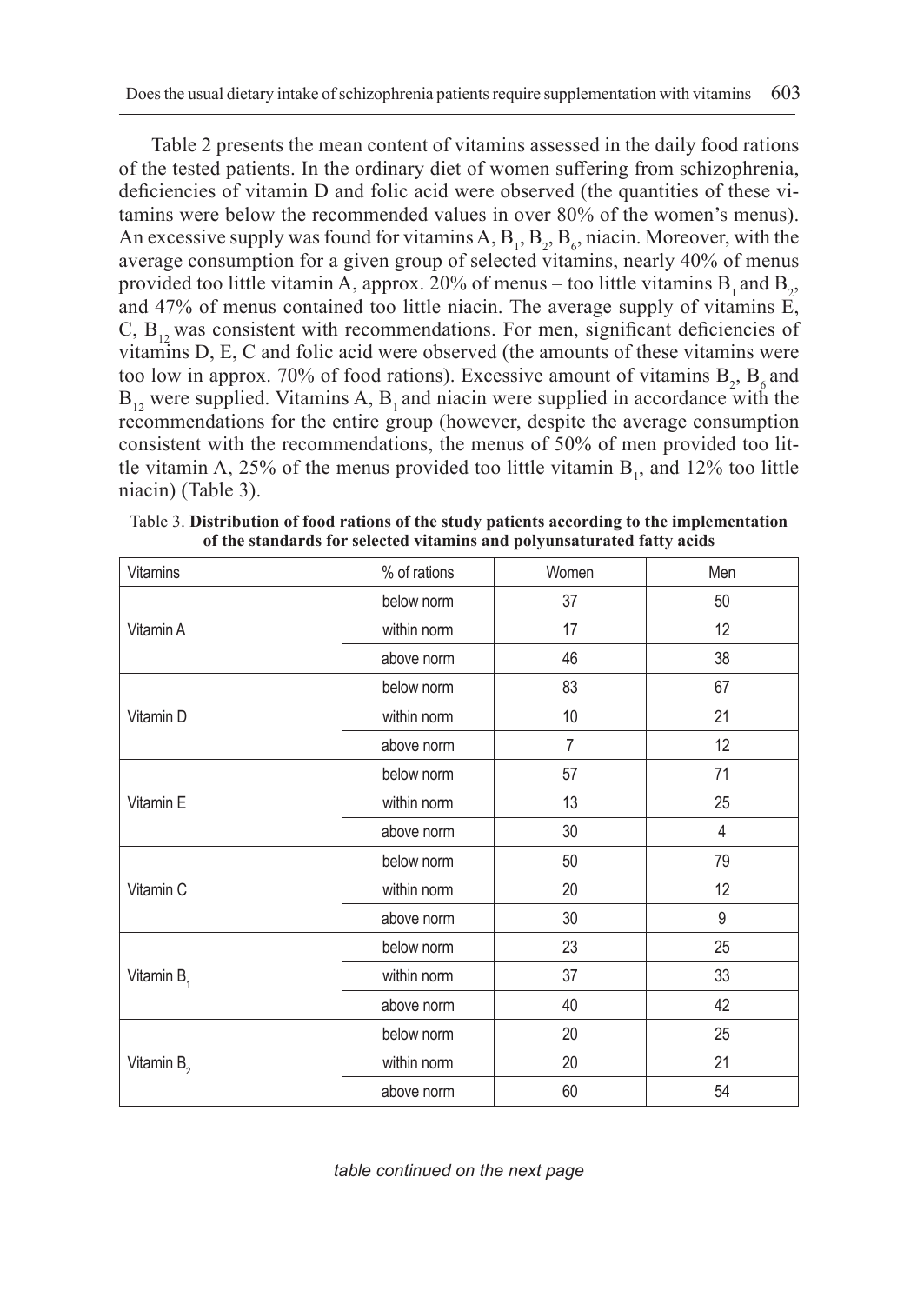| Vitamin $B_{\epsilon}$                                  | below norm  | 13           | 8              |
|---------------------------------------------------------|-------------|--------------|----------------|
|                                                         | within norm | 27           | 17             |
|                                                         | above norm  | 60           | 75             |
| Vitamin $B_{12}$                                        | below norm  | 37           | 33             |
|                                                         | within norm | 37           | 17             |
|                                                         | above norm  | 26           | 50             |
| <b>Folates</b>                                          | below norm  | 90           | 75             |
|                                                         | within norm | 10           | 25             |
|                                                         | above norm  | $\mathbf{0}$ | $\mathbf{0}$   |
| Niacin                                                  | below norm  | 47           | 12             |
|                                                         | within norm | 23           | 33             |
|                                                         | above norm  | 30           | 55             |
| Eicosapentaenoic acid EPA +<br>Docosahexaenoic acid DHA | below norm  | 100          | 98             |
|                                                         | within norm | $\mathbf 0$  | $\overline{2}$ |
|                                                         | above norm  | 0            | $\mathbf{0}$   |

Table 4. **Mean content of selected minerals in daily food rations of the study patients**

| <b>Minerals</b> | Women $n = 32$        |               | Men $n = 30$           |               |
|-----------------|-----------------------|---------------|------------------------|---------------|
|                 | $X \pm SD$            | % of the norm | $X \pm SD$             | % of the norm |
| Sodium (mg)     | $3,165.6* + 1,267.9$  | 211 (AI)      | $4,178.5* \pm 1,321.6$ | 278 (AI)      |
| Potassium (mg)  | $3,411.6 \pm 1,851.0$ | 72 (AI)       | $3.199.5 \pm 1.215.7$  | 68 (AI)       |
| Calcium (mg)    | $567.4 \pm 298.2$     | 57 (RDA)      | $582.6 \pm 422.0$      | 58 (AI)       |
| Phosphorus (mg) | $1,186.1 \pm 467.3$   | 169 (RDA)     | $1,205.9 \pm 361.4$    | 172 (RDA)     |
| Magnesium (mg)  | $295.8 \pm 107.2$     | 92 (RDA)      | $286.5 \pm 69.0$       | 68 (RDA)      |
| Iron $(mg)$     | $10.3 \pm 4.5$        | 57 (RDA)      | $11.1 \pm 3.1$         | 111 (RDA)     |
| Zinc (mg)       | $9.1 \pm 2.4$         | 114 (RDA)     | $10.9 \pm 3.3$         | 99 (RDA)      |
| Copper (mg)     | $1.0 \pm 0.4$         | 111 (RDA)     | $1.0 \pm 0.2$          | 111 (RDA)     |
| Iodine (µq)     | $115.5 \pm 59.4$      | 77 (RDA)      | $144.0 \pm 58.4$       | 96 (RDA)      |

RDA – Recommended Dietary Allowances; AI – Adequate Intake

The assessment of the mean content of selected minerals (Table 4) in the women's daily rations revealed too low supply of potassium, calcium, iron (the amounts of these nutrients were too low in nearly 80% of the rations), and iodine (63% of the rations were below the recommendations). Excessive amounts of sodium, phosphorus and zinc were provided together with the customary diet (at the same time, the amounts of this micronutrient were below the norm in 22% of the rations). In the food rations of women taking part in the study, the average supply for the entire group was consistent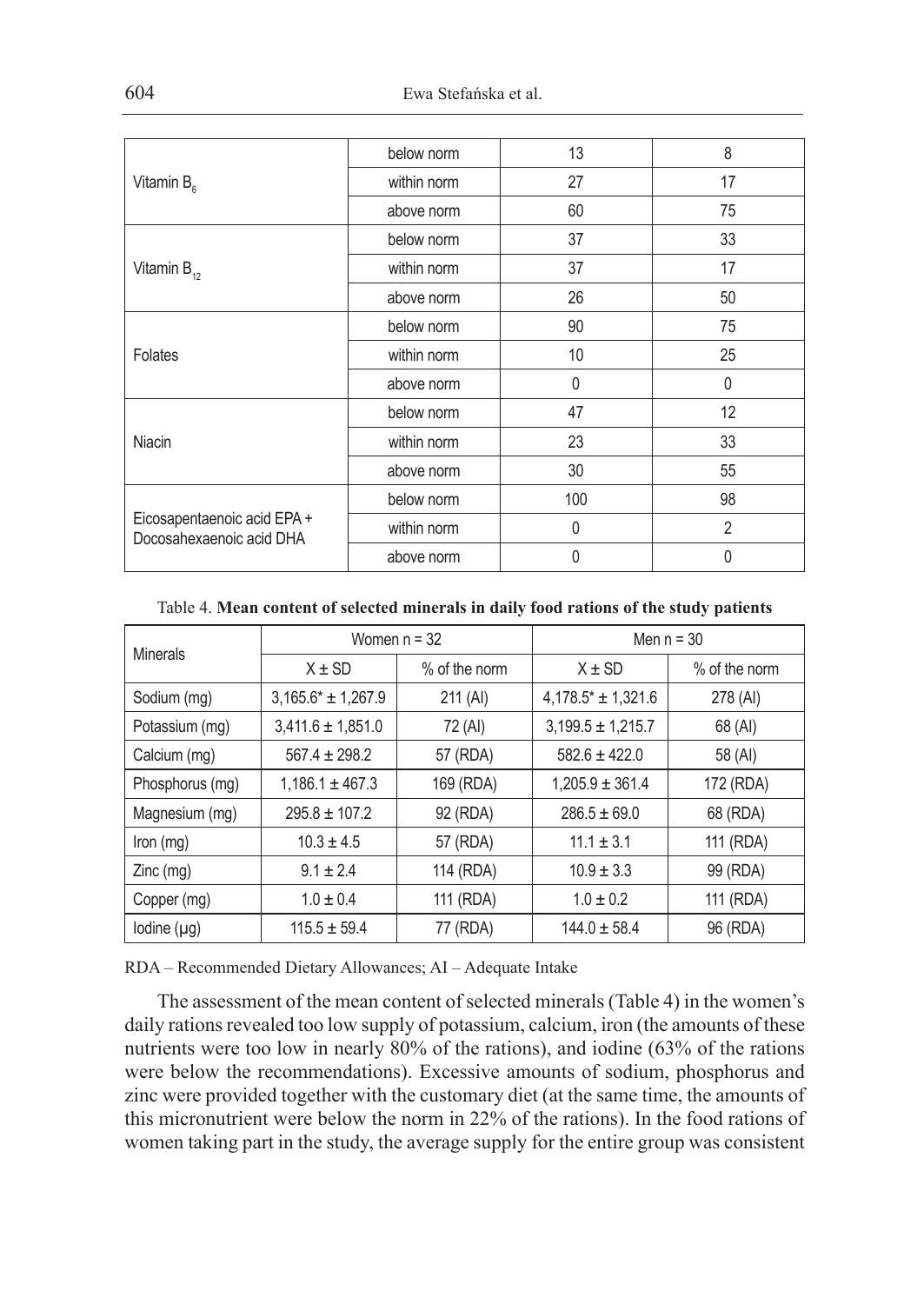with the recommendations only for magnesium and copper, however, the amounts of magnesium were too low in 44% of the rations. In the case of men's food rations, too low content of potassium, calcium and magnesium was observed (the supplied amounts of these minerals were too low in approx. 80% of food rations), while the supply of sodium and phosphorus was too high. The average supply of iron, zinc, copper, and iodine was consistent with the recommendations (despite meeting the norms for these micronutrients, the supply of iron and zinc was below the recommendations in over 30% of food rations, the supply of iodine – in 47% of food rations and the supply of copper in 11%) (Table 5).

| Minerals   | % of rations | Women          | Men            |
|------------|--------------|----------------|----------------|
| Sodium     | below norm   | $\pmb{0}$      | $\mathbf 0$    |
|            | within norm  | 12             | $\mathbf 0$    |
|            | above norm   | 88             | 100            |
|            | below norm   | 80             | 89             |
| Potassium  | within norm  | 10             | $\overline{7}$ |
|            | above norm   | 10             | $\overline{4}$ |
|            | below norm   | 84             | 72             |
| Calcium    | within norm  | 16             | 21             |
|            | above norm   | $\pmb{0}$      | $\overline{7}$ |
|            | below norm   | $\mathsf g$    | $\mathbf 0$    |
| Phosphorus | within norm  | 6              | 11             |
|            | above norm   | 85             | 89             |
|            | below norm   | 44             | 86             |
| Magnesium  | within norm  | 41             | 14             |
|            | above norm   | 15             | $\mathbf 0$    |
| Iron       | below norm   | 84             | 32             |
|            | within norm  | 9              | 32             |
|            | above norm   | $\overline{7}$ | 36             |
| Zinc       | below norm   | 22             | 36             |
|            | within norm  | 22             | 28             |
|            | above norm   | 56             | 36             |
|            | below norm   | 16             | 11             |
| Copper     | within norm  | 31             | 28             |
|            | above norm   | 53             | 61             |

Table 5. **Distribution of food rations of the study patients according to the implementation of the standards for selected minerals**

*table continued on the next page*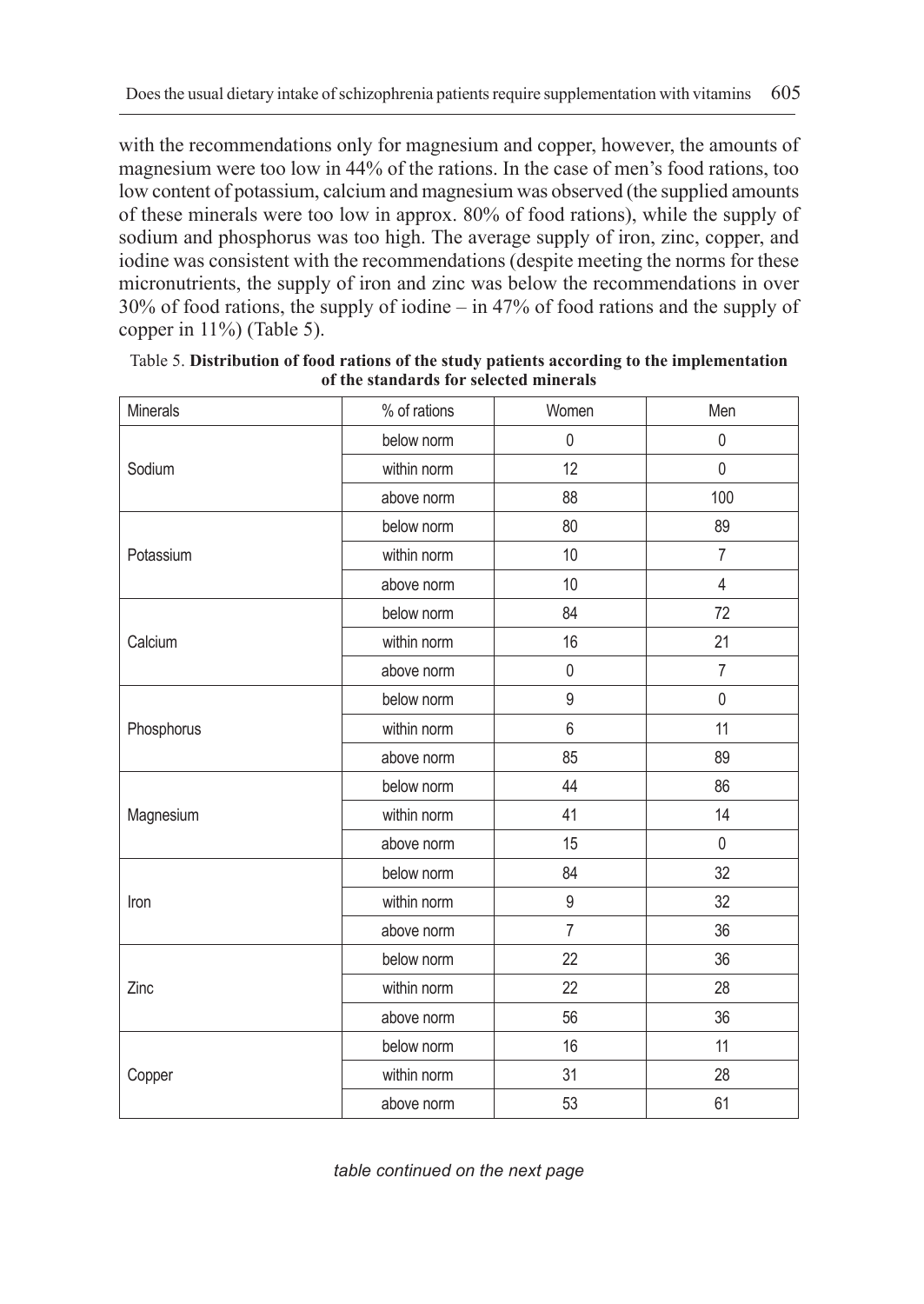| lodine | below norm  | 63 | 4.         |
|--------|-------------|----|------------|
|        | within norm | ॱ← | n.<br>-    |
|        | above norm  | 25 | nr.<br>ັບ∠ |

The study also assessed the supply of eicosapentaenoic acid, whose mean content was  $0.01 \pm 0.03$  g/day for women and  $0.03 \pm 0.001$  g/day for men, and the supply of docosahexaenoic acid, whose mean content was  $0.03 \pm 0.05$  g/day for women, and  $0.04 \pm 0.05$  g/day for men. In both groups, the supply of these acids was too low as compared with the recommendations.

### **Discussion**

Among the potential factors leading to the development of susceptibility to schizophrenia, various environmental factors operating in the prenatal and postnatal period are mentioned. A lot of authors indicate the influences of nutritional deficiencies such as: deficiencies of folic acid, exogenous polyunsaturated fatty acids, retinoids, or vitamin D in the pathogenesis of schizophrenia [4, 12–15]. While ensuring an appropriate supply of significant nutrients ensures proper functioning of the CNS and has a positive influence on the psychopathological symptoms of various mental illnesses, including schizophrenia. Such nutrients include omega-3 acids [14]. The supply of EPA and DHA in the menus of men and women taking part in this study proved to be insufficient. A low consumption of these acids by persons diagnosed with schizophrenia was also observed by other authors [7, 16].

At present, it is known that omega-3 fatty acids (especially EPA and DHA) play a significant role in cerebral processes that influence the liquidity and the activity of mucous membrane enzymes and synthesis of eicosanoids [17, 18]. By activating PPARs receptors, the inhibition of G protein and protein kinase C, EPA and DHA acids influence the transduction of signals in brain cells [19]. Epidemiological research showed a negative correlation between the severity of schizophrenia and the consumption of omega-3 acids [20]. As a result, the necessity of supplementation treatment of persons diagnosed with schizophrenia is discussed more and more broadly. Peet et al. [21] showed that the addition of 2 grams of EPA to the diet of patients receiving anti-psychotic medication significantly reduced psychopathological symptoms of schizophrenia and improved the patients' functioning.

At present, it is known that it is necessary to include in the diet not only an appropriate supply of omega-3 fatty acids but also vitamin  $B_{\delta}$ . It turned out that, as opposed to omega-3 acids, the supply of vitamin  $B<sub>6</sub>$  in the majority of food rations of our patients exceeded the recommended daily allowance. As studies have shown, excess amount of vitamin  $B_6$  is excreted from the body. However, long term supplementation of over 500 mg/day leads to severe neurological effects [22, 23]. Vitamin  $B_{6}$ , like zinc and magnesium, influences the activation of desaturase significant for proper metabolism of omega-3 fatty acids. In research on animals, it was shown that rats fed a diet rich in  $\alpha$ -linolenic acid (ALA, EPA and DHA precursor) with a simultaneous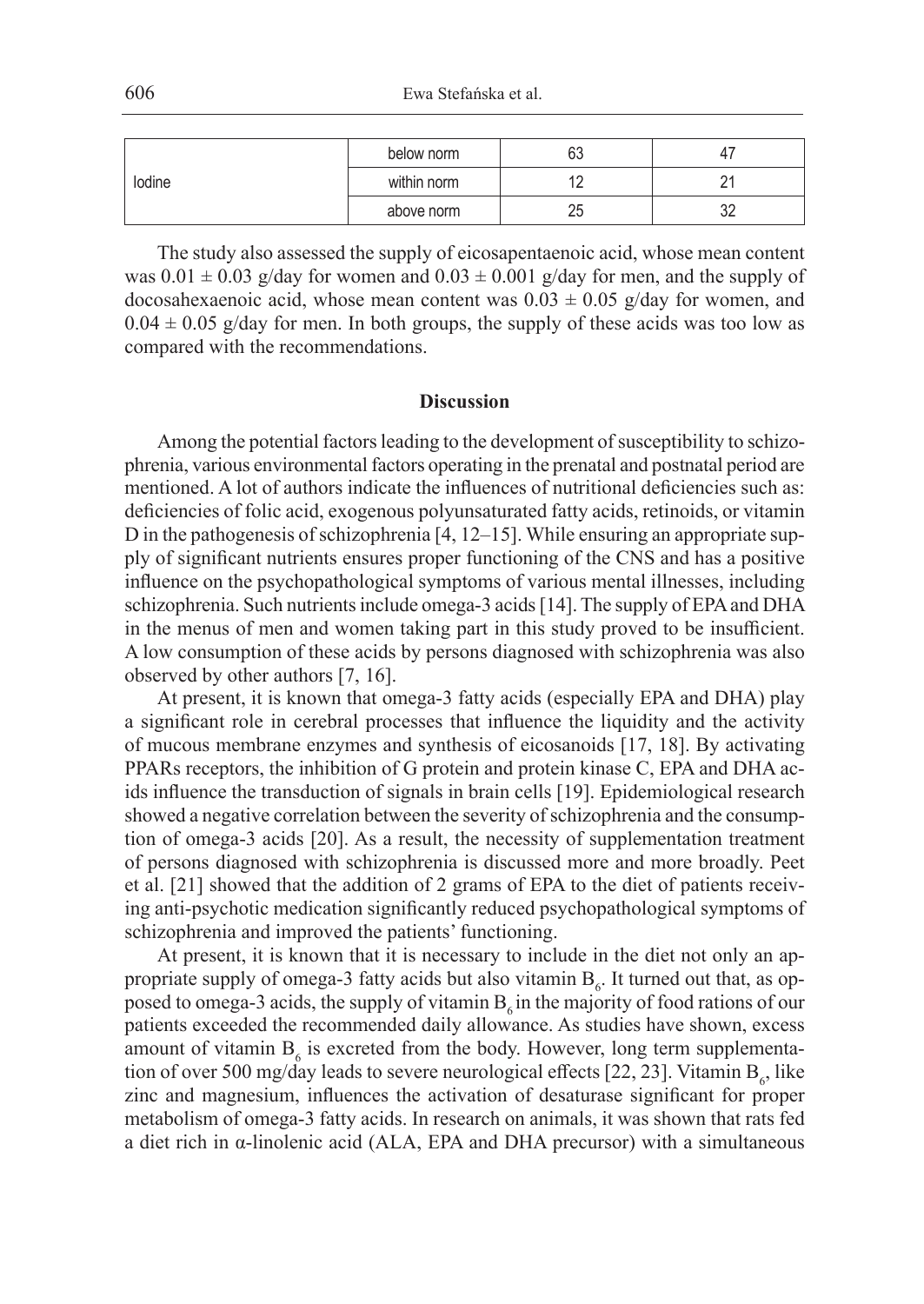low content of vitamin B<sub>ε</sub> showed a significantly higher level of  $\alpha$  – linolenic acid in the blood with a higher level of EPA and DHA acids than animals from the control group fed a diet with no vitamin  $B_6$  deficiency [24]. This result should be connected with reduced activity of  $\Delta_{6}$  – desaturase, which is involved in the metabolic pathway of omega-3 acids [24]. The conversion of ALA to EPA and DHA occurs very slowly and, as a result, only 2–10% of ALA is transformed into EPA and DHA. This process is significantly less effective in men than in women and is subject to environmental influences. A negative influence is exerted not only by stress and the related hypercortisolemia but also a high content of fatty acids in the diet, zinc deficiency and the presence of viral infections [11, 17].

In the author's own research, it was shown that the supply of vitamin  $B_2$  in the majority of food rations exceeded the recommendations, while one third of food rations both in women and in men did not provide the recommended amount of vitamin  $B_{12}$ . Excessive amount of vitamin  $B_{12}$ , above the Recommended Dietary Allowances, was found in approximately 30% of daily food rations of women and 50% of daily food rations of men. It was reported that the intake of vitamin  $B_{12}$  in the amounts significantly exceeding the recommended intake did not cause harmful health effects [11].

In both groups, a very low supply of folates was also found. In research by other authors, the food rations of schizophrenia patients usually supplied appropriate amounts of vitamins  $B_1$ ,  $B_2$ ,  $B_6$ , and niacin with a simultaneous low supply of folates and an increased supply of vitamin  $B_{12}$  [6, 16, 25, 26]. In research by Sugawara et al. [26], conducted among patients with schizophrenia, only the supply of vitamin  $B$ , fell within the recommended limits, while the consumption of vitamin  $B_{\epsilon}$  and folates was too low with a simultaneous higher supply of vitamin  $B_{12}$ . A deficiency of folates involved in monocarbon transformations of serine and glycine and neurotransmitter synthesis may constitute one of pathogenic factors in the etiology of schizophrenia [15]. In research by Konarzewska et al. [6], it was shown that the mean folate content in food rations of schizophrenia patients was lower than that obtained in this study amounting to only 164.7 µg/day in men and 187 µg/day in women (approx. 40% of the recommended intake). Roffman et al. [27] showed that when the daily folate supply in food rations of schizophrenia patients is much higher, i.e., 2 mg/day with the consumption of vitamin  $B<sub>12</sub>$  of 400 µg/day, this results in a significant reduction of the severity of negative symptoms of the illness, which are not influenced by typical antipsychotic treatment in the majority of patients. At present, it is known that the deficit of vitamins  $B_6$ ,  $B_{12}$  and folic acid in the diet with a simultaneous considerable consumption of methionine-rich protein promotes homocysteine formation whose excess is transformed into atherogenic homocysteine acid, thus increasing the risk of cardiovascular diseases, which are frequent in patients diagnosed with schizophrenia [1, 2, 16, 28]. This risk may also increase the excessive intake of saturated fatty acids and trans isomers in this group of patients [16, 25, 29].

The menus of the majority of the tested patients provided sufficient amounts of niacin – a vitamin that is necessary for the proper functioning of the brain and the peripheral nervous system. Niacin also has an influence on the reduction of free fatty acids in the blood plasma by inhibiting lipolysis of fatty tissue, thus reducing sub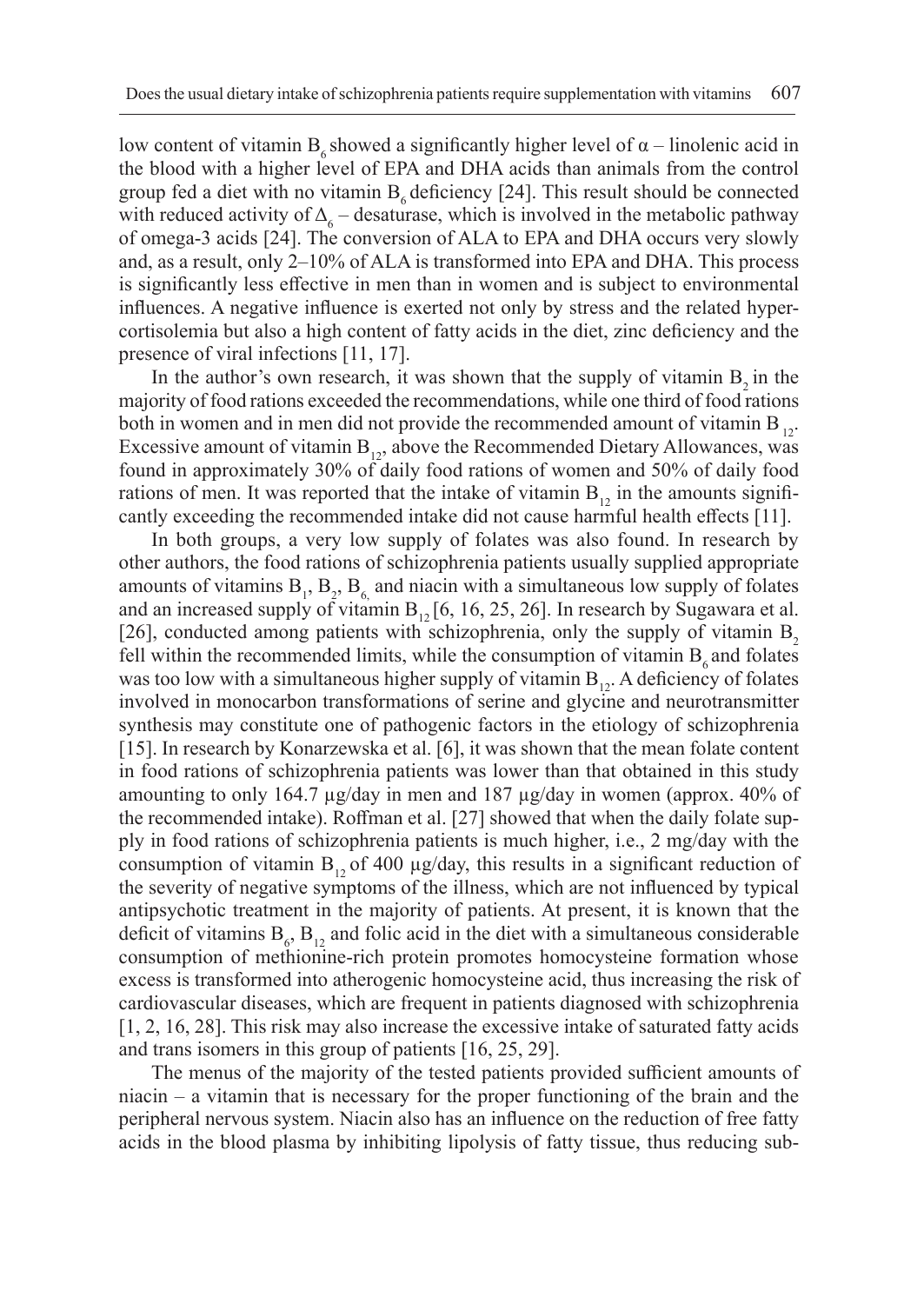strates available for the synthesis of hepatic lipoproteins VLDL [30]. In research by Konarzewska et al. [6], it was shown that a low supply of niacin in the diets of female schizophrenia patients was correlated with a higher content of visceral fat, which confirms the contribution of this vitamin to maintaining an advantageous lipid profile.

In this study, an appropriate supply of antioxidant vitamins in the group of women was observed (A, E, C), while food rations of men were characterized by too low supply of vitamins E and C. The difference in the supply of these nutrients is likely to result from the frequent selection of food sources of these vitamins by women (which include oils, nuts, sunflower seeds, legumes for vitamin E, and red bell peppers, brassicas, berries, citric fruits for vitamin C). A lower content of antioxidant vitamins than that obtained in this study was observed in research by other authors [5, 6, 16]. The authors of earlier studies explain a lower supply of vitamin C in schizophrenia patients' food rations by insufficient consumption of raw fruits and vegetables in their diets. Amani et al. [3] showed that only a half of the patients diagnosed with schizophrenia consumed 1–2 portions of raw fruits a day, 70% of men and 36% of women usually declare consuming 1–2 portions of raw vegetables during a day. A proper supply of antioxidant vitamins seems to be particularly important for schizophrenia patients [4, 20, 28]. Arvindakshan et al. [20] showed that supplementation of the diet of patients with an antioxidant-containing preparation (vitamin  $C - 1$  g/day and vitamin  $E - 800$  IU/day) and polyunsaturated fatty acids (EPA – 360 mg/day, DHA – 240 mg/day) resulted in a significant decrease in the severity of the symptoms of the illness both on *the Brief. Psychiatric Rating Scale* (on average by 40%) and *the Negative Symptom Scale* (on average by 52%).

Apart from vitamins C and E, vitamin A is necessary for proper brain functioning. Its average consumption among the men was sufficient and excessive among the women. Retinoids, which form a metabolic cascade in the body where precursors such as β-carotene, retinyl and retinol are transformed into retinoic acids – gene expression regulators, may be related to genetic regulation being the basis of schizophrenia [12]. The authors of previous studies presented different results – the consumption of retinol (as a precursor of retinoids) in the group of persons diagnosed with schizophrenia was significantly lower as compared to the control groups [5, 31].

In the food rations analyzed in this study, attention was also paid to the vitamin D content. It was shown that the supply of this vitamin, both among women and men diagnosed with schizophrenia, was lower than the content in the food rations of patients studied by other authors [31]. There are data that indicate the relationship between low concentrations of vitamin D in the serum and schizophrenia. The deficiency of vitamin D in the first year of life is increasingly more often indicated as one of risk factors for schizophrenia incidence [32, 33]. Hormone-dependent nuclear receptors for vitamin D participate in the development of the nervous system and the regulation of gene expression [33].

In this study, also the content of selected minerals in the food rations was assessed. Too high supply of sodium and phosphorus was observed, which was accompanied by too low supply of potassium and calcium in the menus of patients of both sexes, and also iron and iodine in the diets of women and magnesium in the diets of men.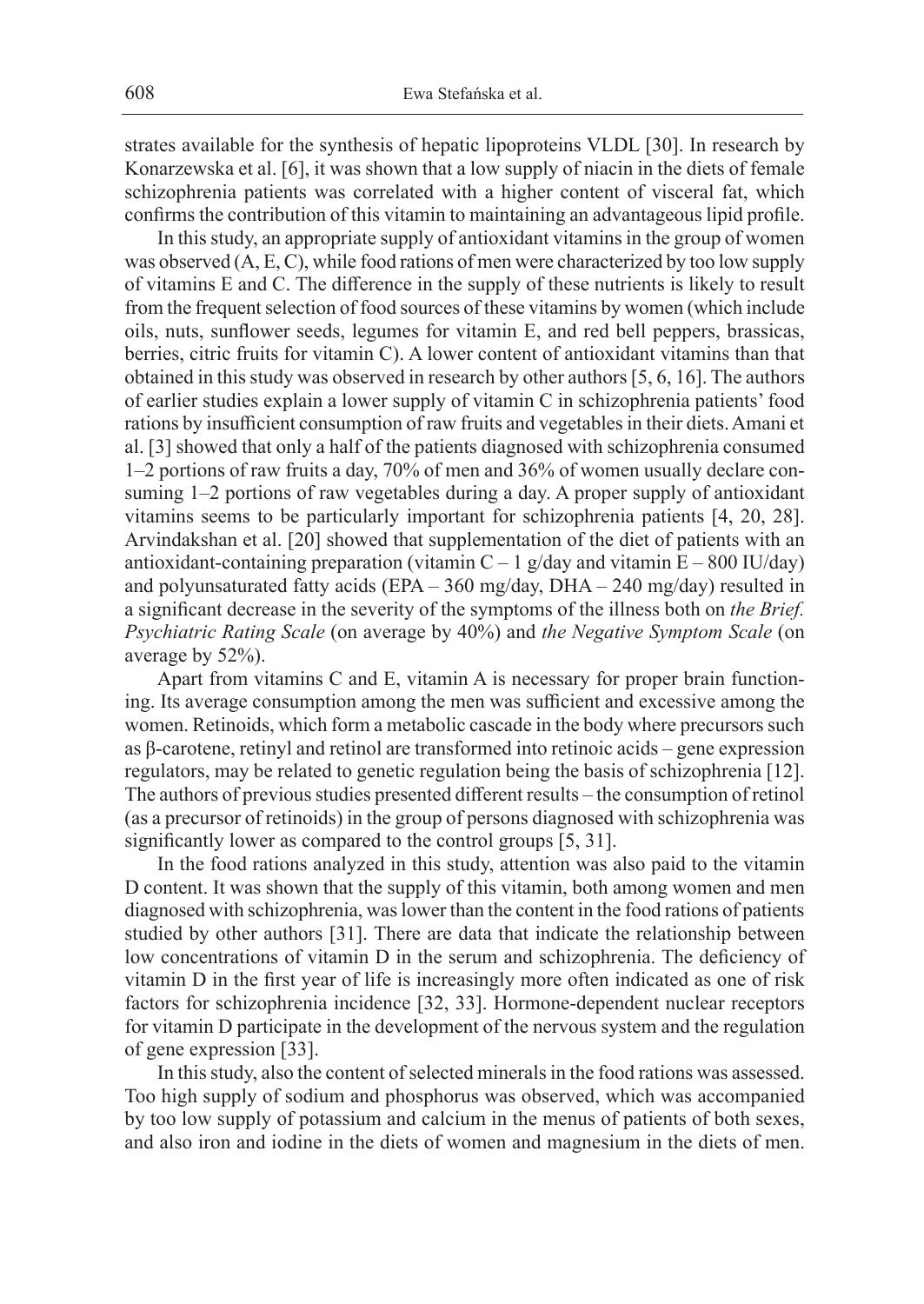Especially an excessive supply of sodium and phosphorus is also characteristic of food habits of mentally healthy people. This situation results from the common habit of adding table salt to dishes, consuming large amounts of processed food that is not only rich in NaCl, but also phosphates that are added as stabilizers, raising agents, fining agents, thickening agents, anti-caking agents or as acidity regulators [11]. They are present in large amounts in cheese, lunchmeats, pastries and coke drinks [11, 31]. High sodium consumption with simultaneous low consumption of potassium and calcium may lead to, among other things, elevated blood pressure [29]. Deficiencies of these nutrients, which were also observed by other authors in the menus of patients with schizophrenia [6, 25], play an important role not only in the etiology of cardiovascular diseases. A low consumption of calcium with a simultaneous high consumption of phosphorus distorts the optimal molar ratio of these macronutrients, thus promoting the formation of calcifications in soft tissues, increased bone porosity and osteoporosis [11, 33].

The diet of men diagnosed with schizophrenia who took part in the study was poor in magnesium. Magnesium deficiencies cause neuromuscular and cardiovascular disorders. It was also observed that the participation of magnesium in etiopathogenesis of mental disorders may be associated with the influence of this macronutrient on glutamatergic transmission [9]. Magnesium regulates the action of glycoprotein P, which is one of transport proteins responsible for proper permeability of the bloodbrain barrier for many substances, including gluco – and mineralocorticoids [8, 9]. Magnesium-rich food products include whole-grain cereal products, legumes, nuts, cocoa, dark chocolate – these are products which are often not included in the diet of persons diagnosed with schizophrenia [3, 5, 29]. On the other hand, other micronutrients such as copper and zinc take part in the activation of enzymes involved in catecholamine transmission [9]. In our study, the supply of these minerals was consistent with the recommendations; however, there are reports that indicate that the normal consumption of these micronutrients is exceeded [6, 16, 25]. Zinc deficiencies may cause taste and smell disorders and impair the immune function, however, the amount of zinc which usually occurs in Polish food (bread, rennet cheese, meat, groats, eggs), and copper (whose food sources include, among other things, liver, wheat bran, oat flakes, sunflower seeds) cover the demand of adult people [11].

In the group of women taking part in the study, we observed too low supply of iron (on average, only 57% of the recommended intake). An insufficient content of this micronutrient in the diet may reduce the ability to concentrate and mental performance [34]. A similar low consumption of this micronutrient in the group of women was also observed in research by other authors [6]. The sex-dependent difference in the consumption of iron could be caused by the preferred sources of this nutrient by men, especially its hem form which is better assimilable and whose sources include offal and meat products [3, 11].

In the conducted research, low iodine supply was also observed in women's food rations. The sources of this micronutrient are mostly crustaceans, molluscs and fish. In industrialized countries, important sources of this micronutrient include milk, dairy products and iodized salt [11]. The deficiency of this micronutrient may lower immunity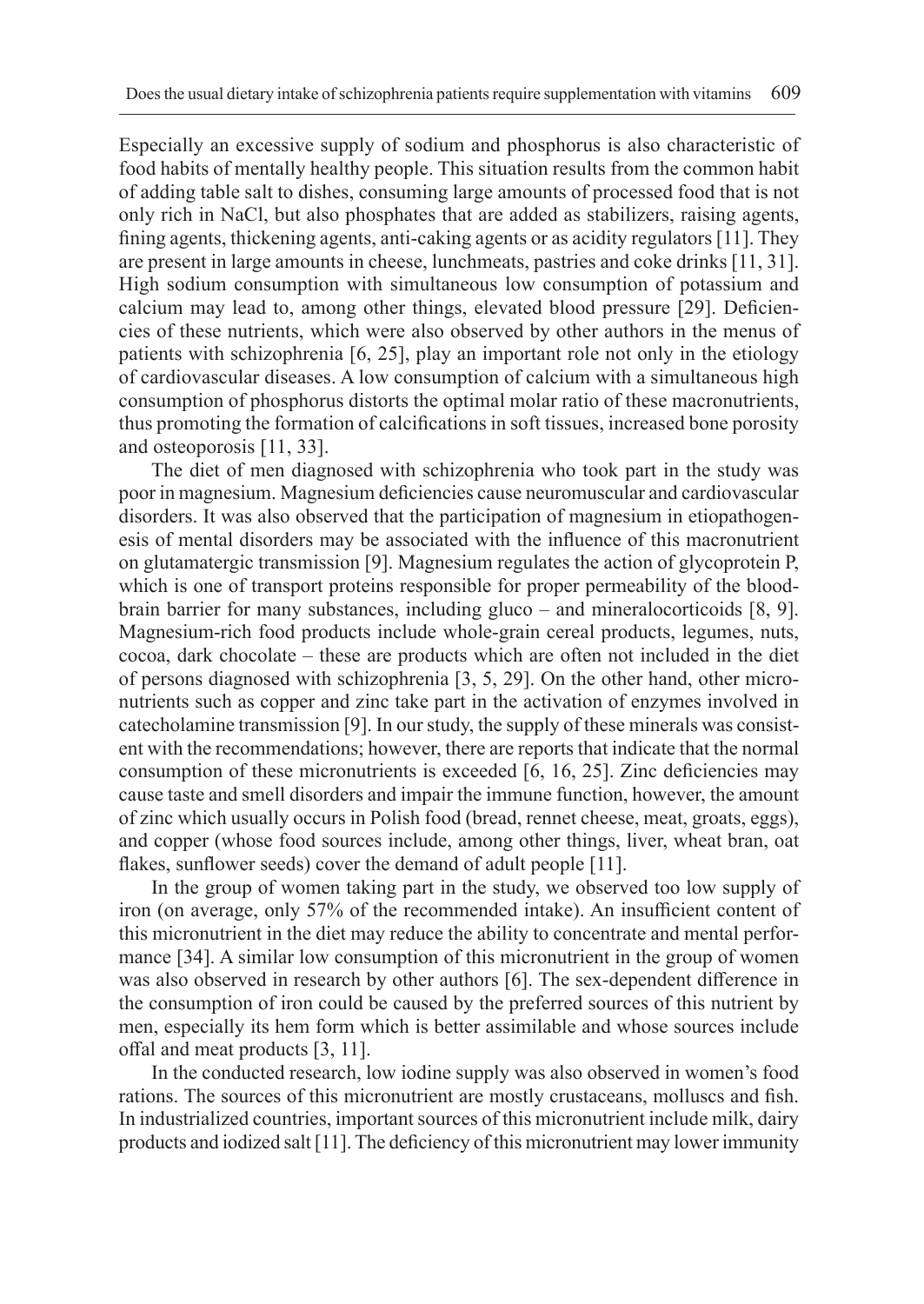but also, over a longer period of time, impair the thyroid function, thus leading to the occurrence of symptoms such as sedation and impairment of cognitive functions [34].

## **Conclusions**

- 1. Food rations of persons diagnosed with schizophrenia are characterized by both deficiencies and excessive amounts of consumption of certain vitamins and minerals.
- 2. Food rations of both men and women were characterized by deficiencies of vitamin D, folates, potassium, calcium, as well as vitamins E and C and magnesium in men, and iron and iodine in women.
- 3. Excessive amounts of vitamins  $B_2$ ,  $B_6$ , sodium, and phosphorus were found in food rations of persons of both sexes, and vitamins  $A$ ,  $B_1$  and niacin in food rations of women, and also vitamin  $B_{12}$  in food rations of men.
- 4. Individual differences, but also ones depending on the patient's gender in the analyzed food rations imply that any supplementation of the patients' diet seems undesirable. The treatment of patients should be determined individually after a detailed nutritional interview.
- 5. All patients diagnosed with schizophrenia should be provided with nutritional education concerning appropriate selection of foodstuffs and dishes to ensure a proper supply of nutrients, as the diets of the majority of patients are not appropriate.

## **References**

- 1. Dudek D. *Zespół metaboliczny u pacjentów ze schizofrenią*. Forum Zab. Metabol. 2010; 1(3): 123–130.
- 2. Laursen TM, Munk-Olsen T, Gasse Ch. *Chronic somatic comorbidity and excess mortality due to natural causes in persons with schizophrenia or bipolar affective disorder*. PLoS One. 2011; 6(9): e24597. Doi: 10.1371/journal.pone.0024597.
- 3. Amani R. *Is dietary pattern of schizophrenia patients different from healthy subjects?* BMC Psychiatry 2007; 7: 15. Doi: 10.1186/1471-244X-7-15.
- 4. Arroll MA, Wilder L, Neil J. *Nutritional interventions for the adjunctive treatment of schizophrenia: A brief review*. Nutr. J. 2014; 13: 91. Doi: 10.1186/1475-2891-13-91.
- 5. McCreadie R, Macdonald E, Blacklock C, Tilak-Singh, Wiles D, Halliday J et al. *Dietary intake of schizophrenic patients in Nithsdale*. BMJ 1998; 317(7161): 784–785.
- 6. Konarzewska B, Stefańska E, Wendołowicz A, Cwalina U, Golonko A, Małus A et al. *Visceral obesity in normal-weight patients suffering from chronic schizophrenia*. BMC Psychiatry 2014; 14: 35. Doi: 10.1186/1471-244X-14-35.
- 7. Ellingrod VL, Taylor SF, Brook RD, Evans SJ, Zollner SK, Grove TB et al. *Dietary, lifestyle and pharmacogenetic factors associated with arteriole endothelial-dependent vasodilatation in schizophrenia patients treated with atypical antipsychotics (AAPs)*. Schizophr. Res. 2011; 130(1–3): 20–26.
- 8. Bosma-den Boer MM, Wetten van ML, Pruimboom L. *Chronic inflammatory diseases are stimulated by current lifestyle: How diet, stress levels and medication prevent our body from recovering*. Nutr. Metab. (Lond.) 2012; 9(1): 32.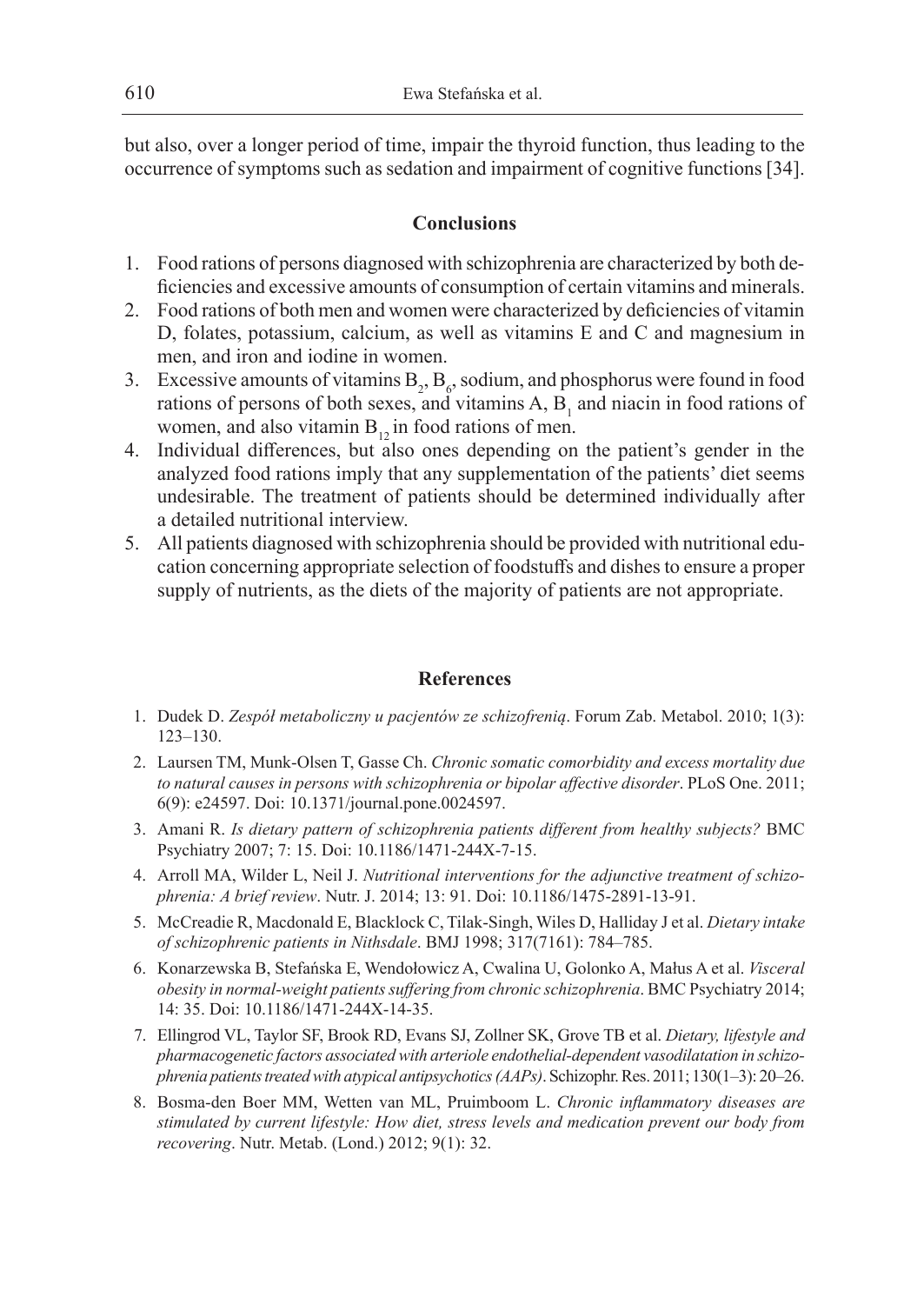- 9. Majewski M, Kozłowska A, Thoene M, Lepiarczyk E, Grzegorzewski WJ. *Overview of the role of vitamins and minerals on the kynurenine pathway in health and disease*. J. Phys. Pharmacol. 2016; 67(1): 3–19.
- 10. *International statistical classification of diseases and health-related problems*, 10<sup>th</sup> revision. Geneva: World Health Organization; 1992.
- 11. Jarosz M, editor. *Normy żywienia dla populacji polskiej nowelizacja*. Warsaw: Food and Nutrition Institute; 2012.
- 12. Goodman AB. *Three independent lines of evidence suggest retinoids as casual to schizophrenia*. Proc. Natl. Acad. Sci. USA 1998; 95(30): 7240–7244.
- 13. Harms LR, Burne TH, Eyles DW, McGrath JJ. *Vitamin D and the brain*. Best Pract. Res. Clin. Endocrinol. Metab. 2011; 25(4): 657–669.
- 14. Pawełczyk T, Pawełczyk A, Rabe-Jabłonska J. *Uzupełnianie wielonienasyconych kwasów tłuszczowych omega-3 w diecie może modyfikować przebieg schizofrenii: dane z badań epidemiologicznych i klinicznych otwartych*. Psychiatr. Psychol. Klin. 2009; 9(4): 262–269.
- 15. Muntjewerff JW, Put N, Eskes T, Ellenbroek B, Steegers E, Blom H. *Homocysteine metabolism and B-vitamins in schizophrenic patients: Low plasma folate as a possible independent risk factor for schizophrenia*. Psychiatry Res. 2003; 121(1): 1–9.
- 16. Nunes D, Eskinazi B, Rockett FC, Delgado VB, Perry IDSP. *Nutritional status, food intake and cardiovascular disease risk in individuals with schizophrenia in southern Brazil: A case-control study*. Rev. Psiguiatr. Satud. Ment. 2014; 7(2): 72–79.
- 17. Peet M. *Omega-3 Polyunsaturated fatty acids in the treatment of schizophrenia*. Isr. J. Psychiatry Relat. Sci. 2008; 45(1): 19–25.
- 18. Wilk JB, Tsai MY, Hanson NQ, Gaziano JM, Djousse L. *Plasma and dietary omega-3 fatty acids, fish intake, and heart failure risk in the Physicians' Health Study*. Am. J. Clin. Nutr. 2012; 96(4): 882–888.
- 19. Adams PB, Lawson S, Sanigorski A, Sinclair AJ. *Arachidonic acid to eicosapentaenoic acid ratio in blood correlates positively with clinical symptoms of depression*. Lipids 1996; 31 (Suppl): S157–161.
- 20. Arvindakshan M, Ghate M, Ranjekar PK, Evans DR, Mahadik SP. *Supplementation with a combination of ω-3 fatty acids and antioxidants (vitamin E and C) improves the outcome of schizophrenia*. Schizophr. Res. 2003; 62(3): 195–204.
- 21. Peet M, Brind J, Ramchand CN, Shah S, Vankar GK. *Two double-blind placebo-controlled pilot studies of eicosapentaenoic acid in the treatment of schizophrenia*. Schizophr. Res. 2001; 49(3): 243–251.
- 22. Flynn A, Hirvonen T, Mensink GB, Ocké MC, Serra-Majem L, Stos K et al. *Intake of selected nutrients from foods, from fortification and from supplements in various European countries*. Food Nutr. Res. 2009; 53: 10.3402/fnr.v53i0.2038.
- 23. Kennedy DO. *B vitamins and the brain: Mechanisms, dose and efficacy A review*. Nutrients 2016; 8(2): 68.
- 24. Tsuge H, Hotta N, Hayakawa T. *Effects of vitamin B-6 on (n-3) polyunsaturated fatty acid metabolism*. J. Nutr. 2000; 130(2S Suppl): 3335–3345.
- 25. Nenke MA, Hahn LA, Thompson CH, Liu D, Galletly ChA. *Psychosis and cardiovascular disease: Is diet the missing link?* Schizophr. Res. 2015; 161(2–3): 465–470.
- 26. Sugawara N, Yasui-Furukori N, Sato Y, Saito M, Furukori H, Nakagami T et al. *Dietary patterns are associated with obesity in Japanese patients with schizophrenia*. BMC Psychiatry 2014; 14: 184. Doi: 1471-244X/14/184.